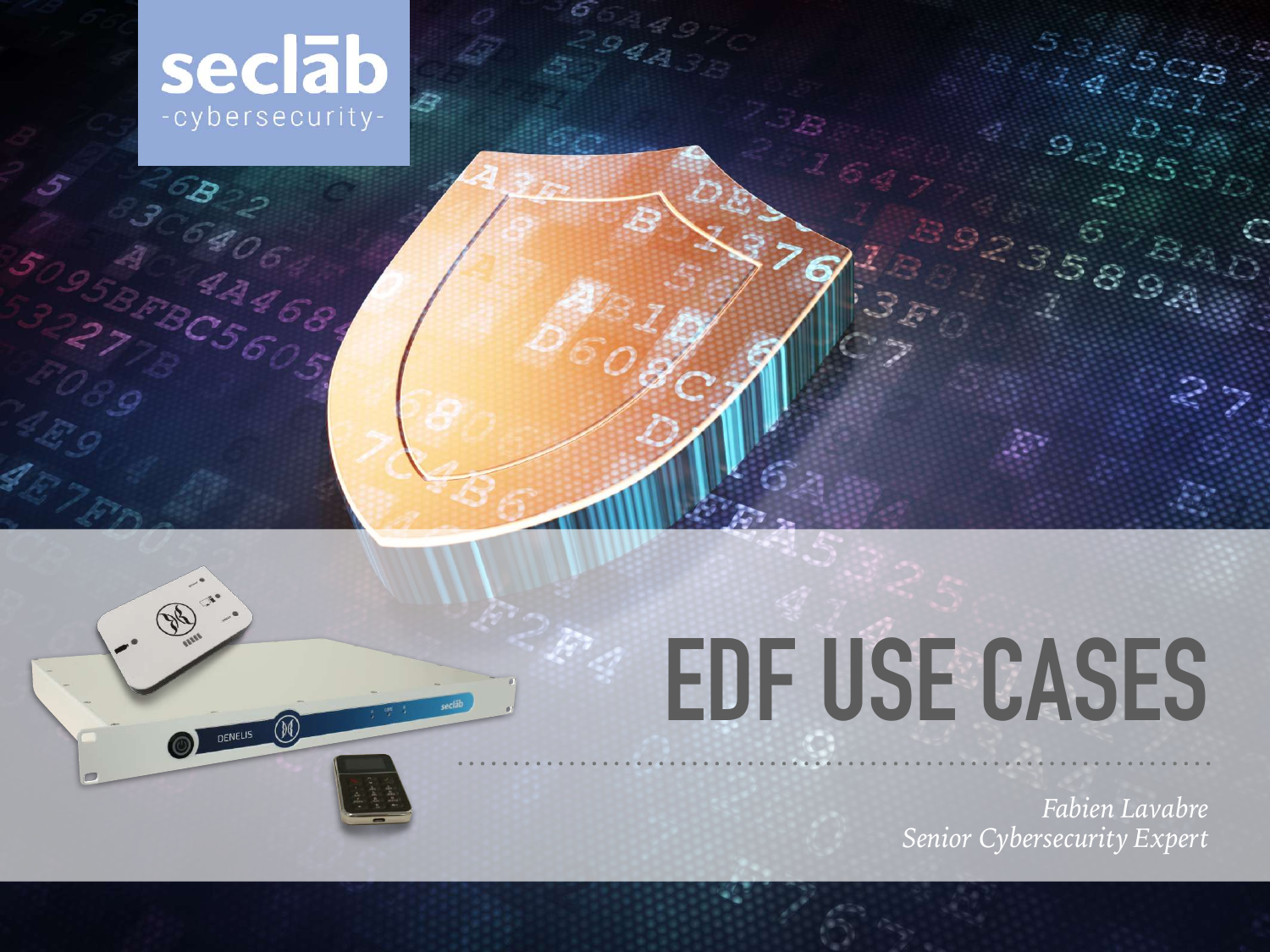## Trusted zone



## untrusted zone



## Airgap hardware birectional







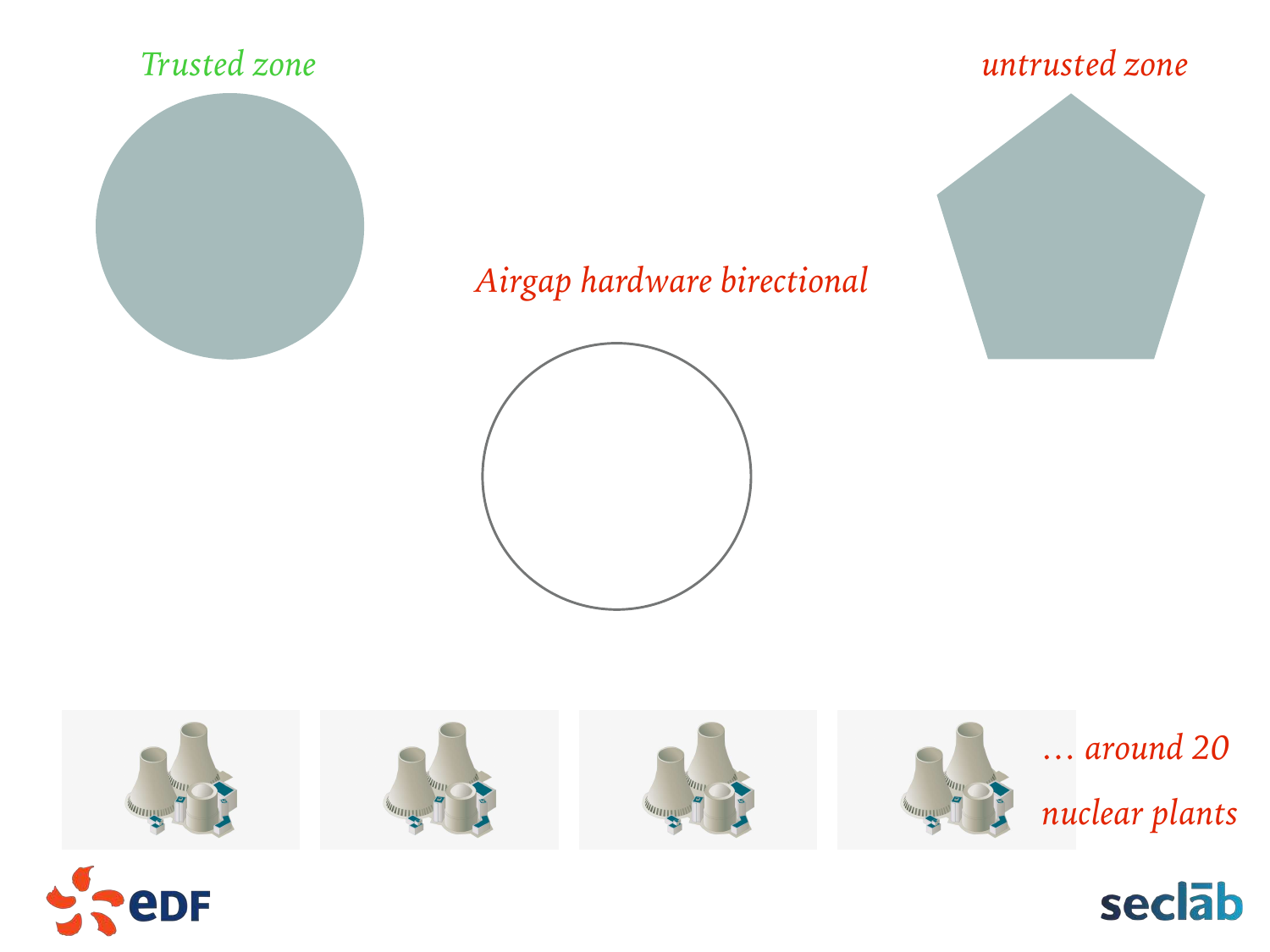

edF

seclab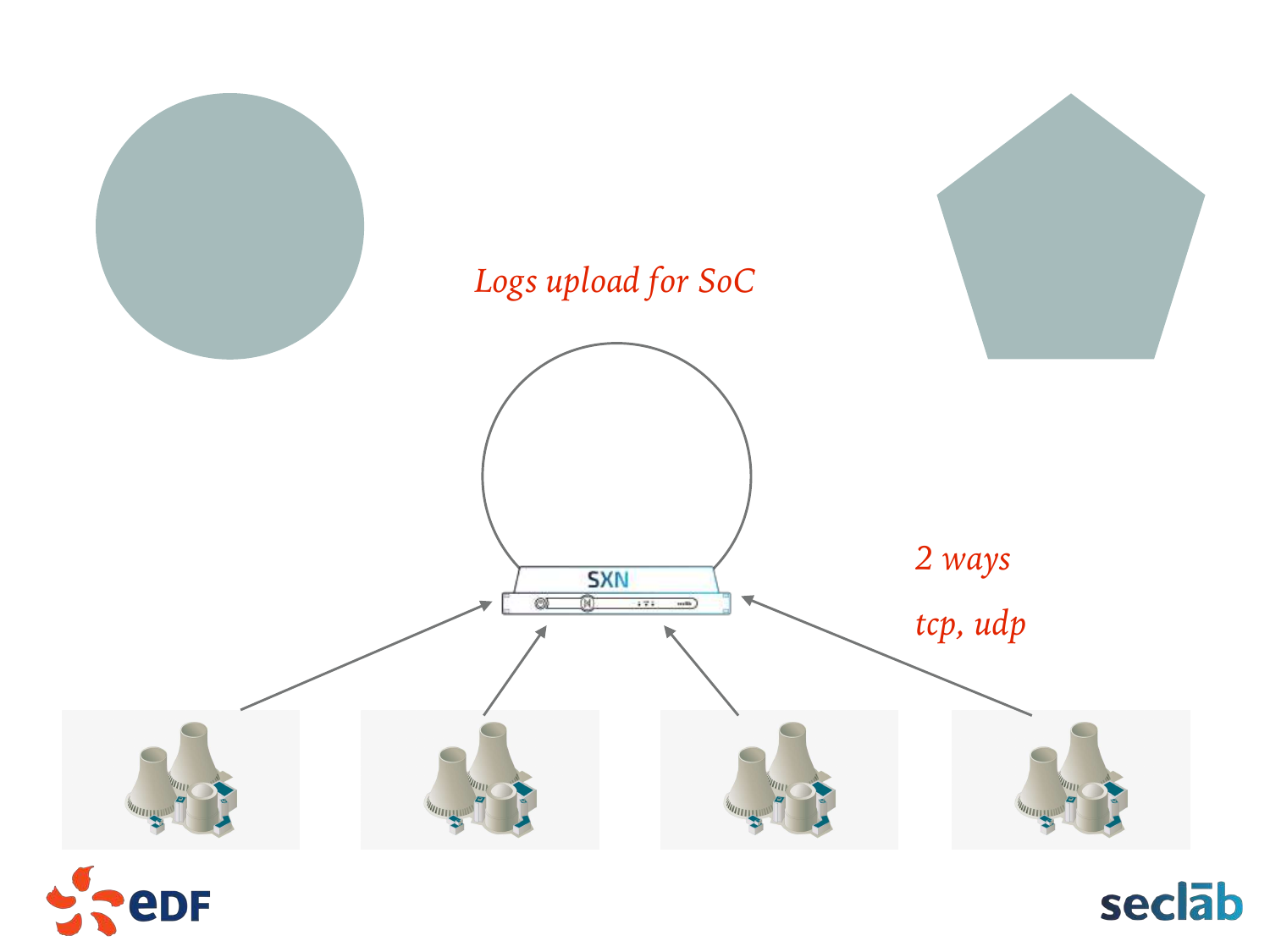*Trusted zone (firmware, known vendor, ..) untrusted zone*



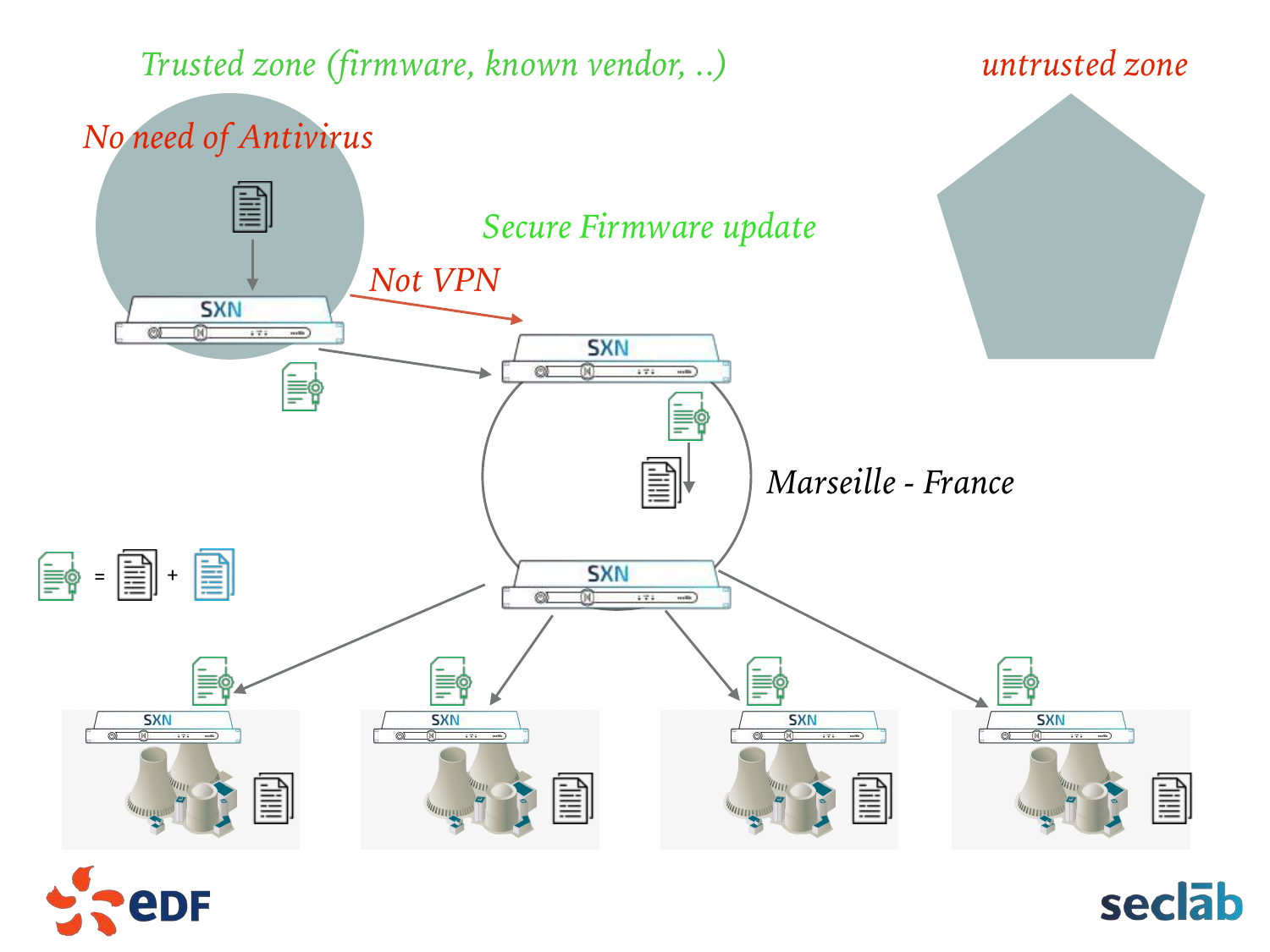#### *untrusted zone Secure Firmware update With unsecure source* Á  $S X N$ ≣  $\boxed{\triangleq}$  + *AV*  $\begin{array}{c|c}\n & & \text{S} \times N \\
\hline\n\text{or} & \text{or} & \text{or} & \text{on}\n\end{array}$ ≣ቁ  $\mathbb{A}$ 圁  $\textbf{E}$  $\begin{bmatrix} \mathbb{R}^3 & \mathbb{R} \end{bmatrix}$  +  $\begin{bmatrix} \mathbb{R}^3 \end{bmatrix}$ *AV*≣¢ ≣ቁ ⊯≣ F  $rac{\text{SNN}}{8}$   $\longrightarrow$  $S X N$  $rac{\text{SNN}}{8}$   $rac{1}{2}$  $S X N$  $\sigma$  $\sigma$ **MARKET AND ALL AND AND ALL AND ACTION**  $\boxed{\phantom{1}}$ Ê B **POST** iiiii¦ **MATHELIAN MATHEMATICA**



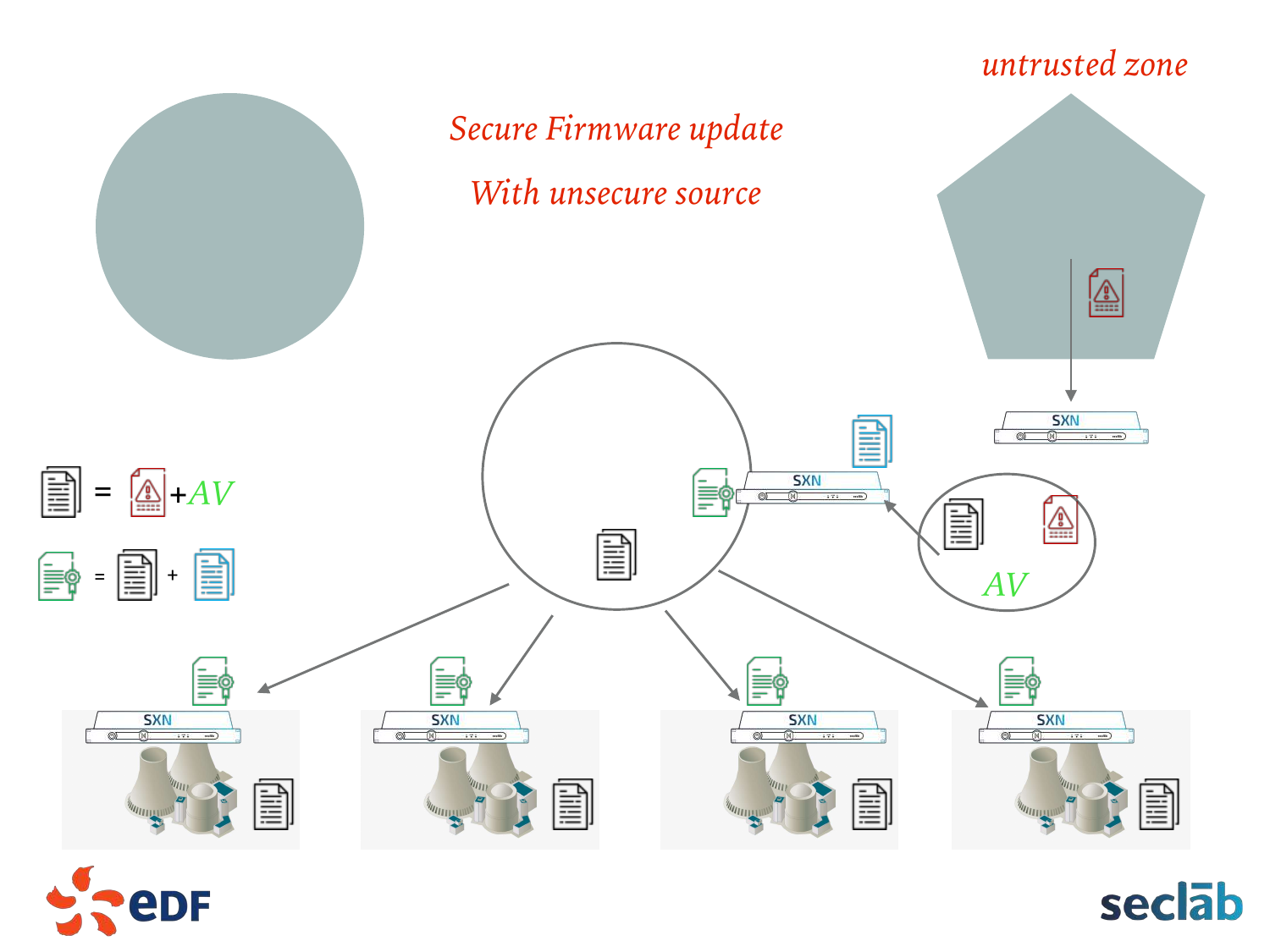## *Secure time transfer from a time server (NTP)*





*IT OT - NTP server*



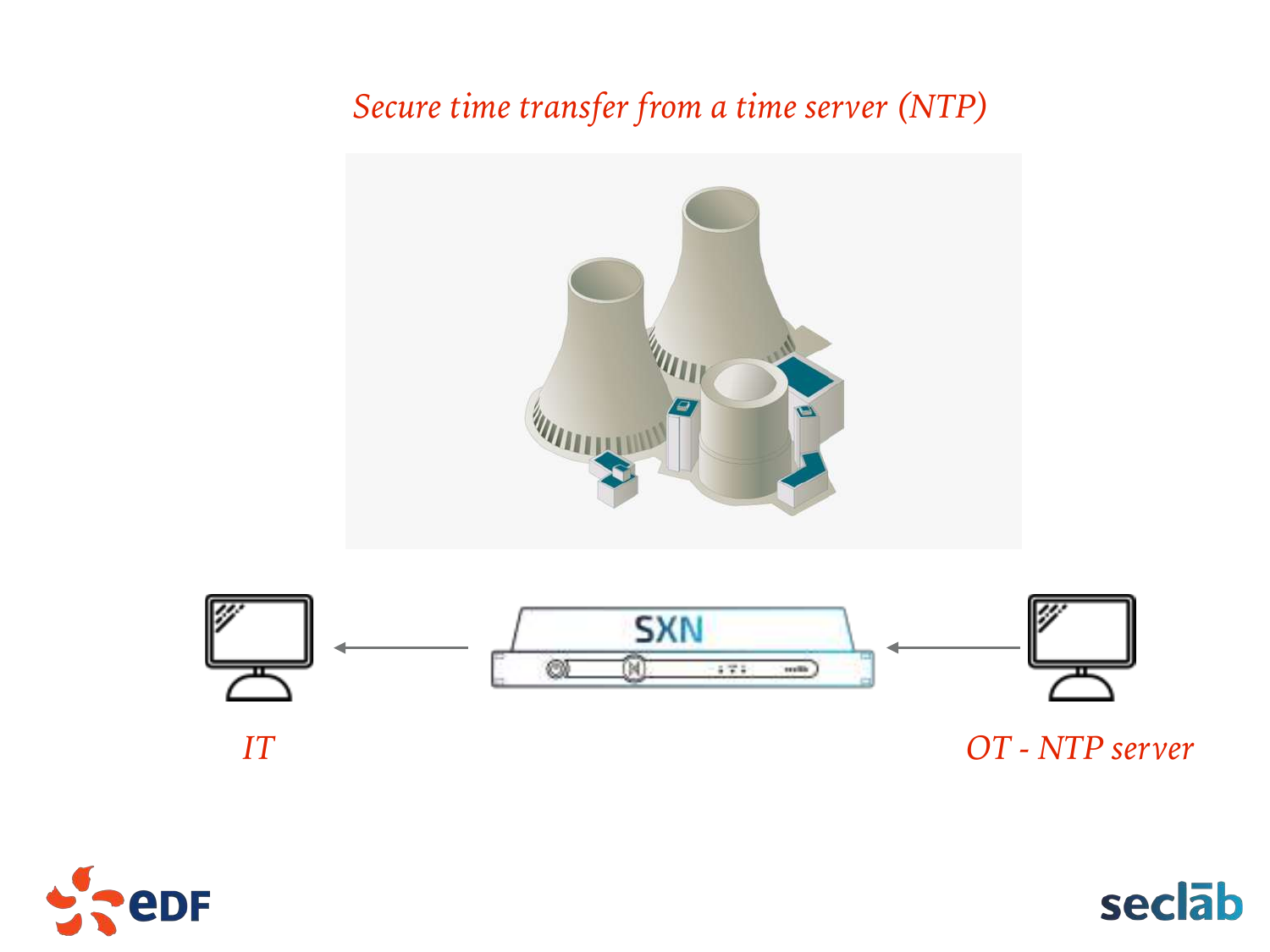## *Secure video transfer from a CCTV*





*SOC OT - CCTV*



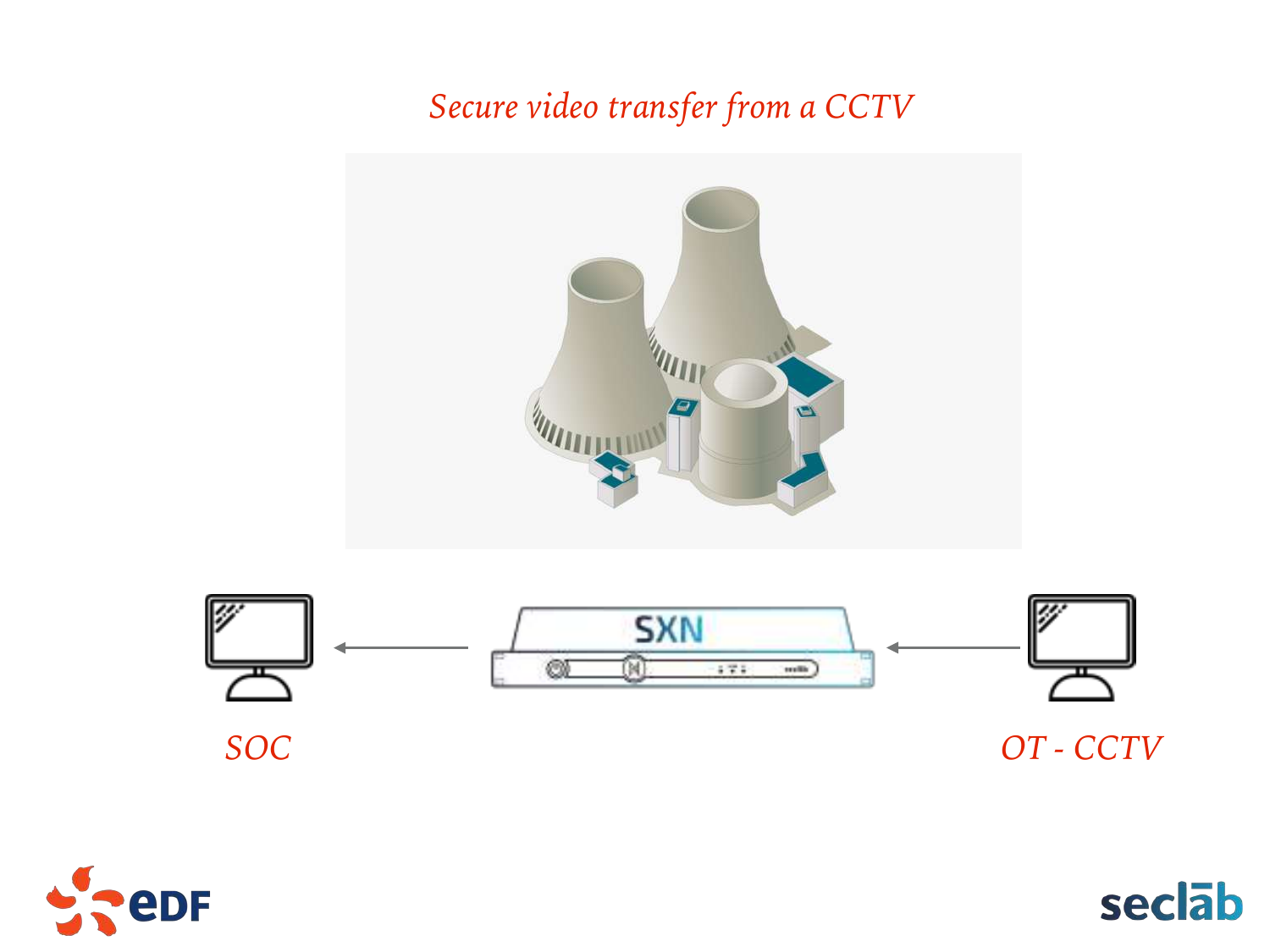

**EDF CASE STUDY : Increasing both performance and reliability of the update process of industrial assets**

**PROBLEM : Setting up a solution for Network & USB file exchanges that is both highly-secure and lasting**

**PROBLEM : Setting up a solution for Network & USB file exchanges that is both highly-secure and lasting**



#### **SOLUTION :**

- q **Use of Secure Xchange Network & USB**
- q **100% Network & USB isolation**
- q **Only trusted files are transferred**
- □ Immune to Zero Day Exploits

#### **BENEFITS :**

- q **Update process easier and more robust**
- q **Easy to deploy : Zero impact on architecture**
- q **Easy to maintain & administrate**
- q **Business Continuity Plan ready**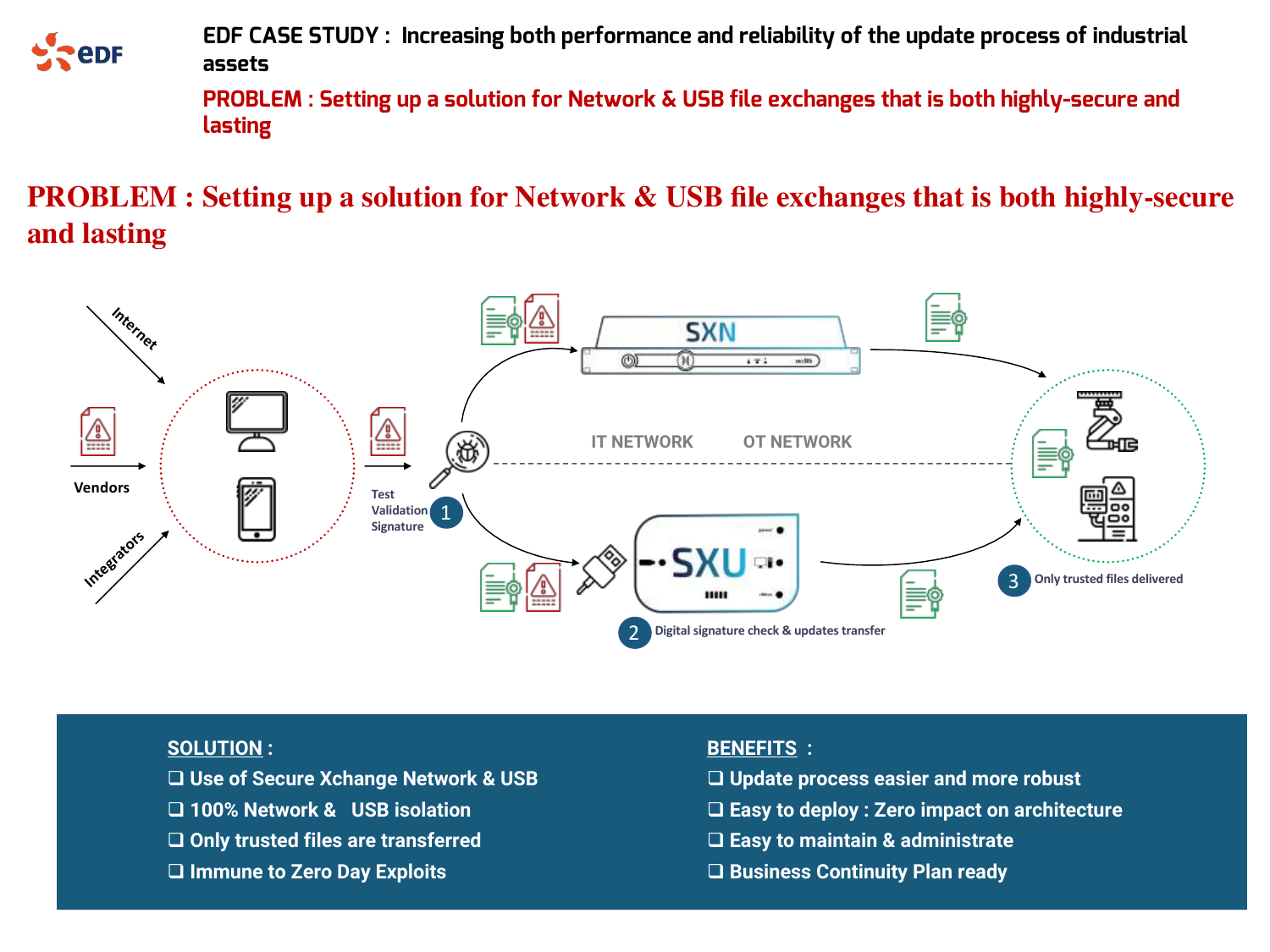**SNCF CASE STUDY : Improving process performance between nationwide IT & OT Networks**

**PROBLEM : More DATA exchanges between IT & OT Networks could compromise both safety & cyber** 



#### **SOLUTION :**

- q **Secure Xchange Network (SXN)** between **2 Firewalls**
- □ Hardware-enforced Network Neutralization by SXN
- □ Firewalls protected by SXN
- □ DATA Filtering done by Firewalls and / or SXN

#### **BENEFITS :**

- □ Better IT/OT process performance without
- **compromising security**
- q **Easy to maintain & administrate**
- □ Decentralized Governance with common goals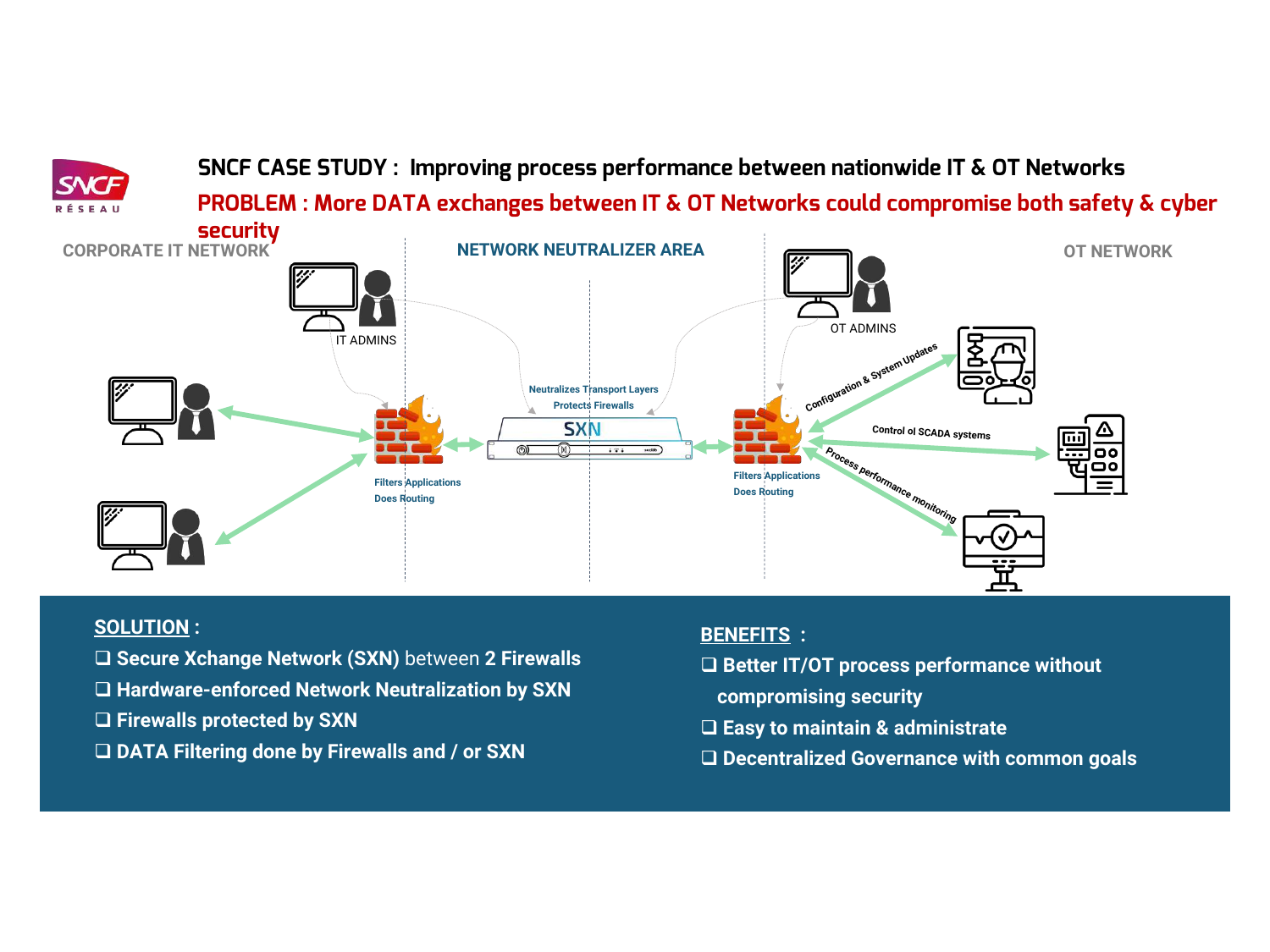

### **SNCF CASE STUDY : Complying with laws & regulations by making accessible some data to competition**

### **PROBLEM : Sending DATA to third-parties could compromise the Internal Network**



#### **SOLUTION :**

- □ Secure Xchange Network behind legacy firewall
- q **Hardware-enforced Network Isolation**
- q **Direction Control : One-Way Transfer**

#### **BENEFITS :**

- q **Compliance without compromising security**
- q **Easy to deploy : Zero impact on architecture**
- q **Easy to maintain & administrate**
- **QImmune to Zero Day Exploits**